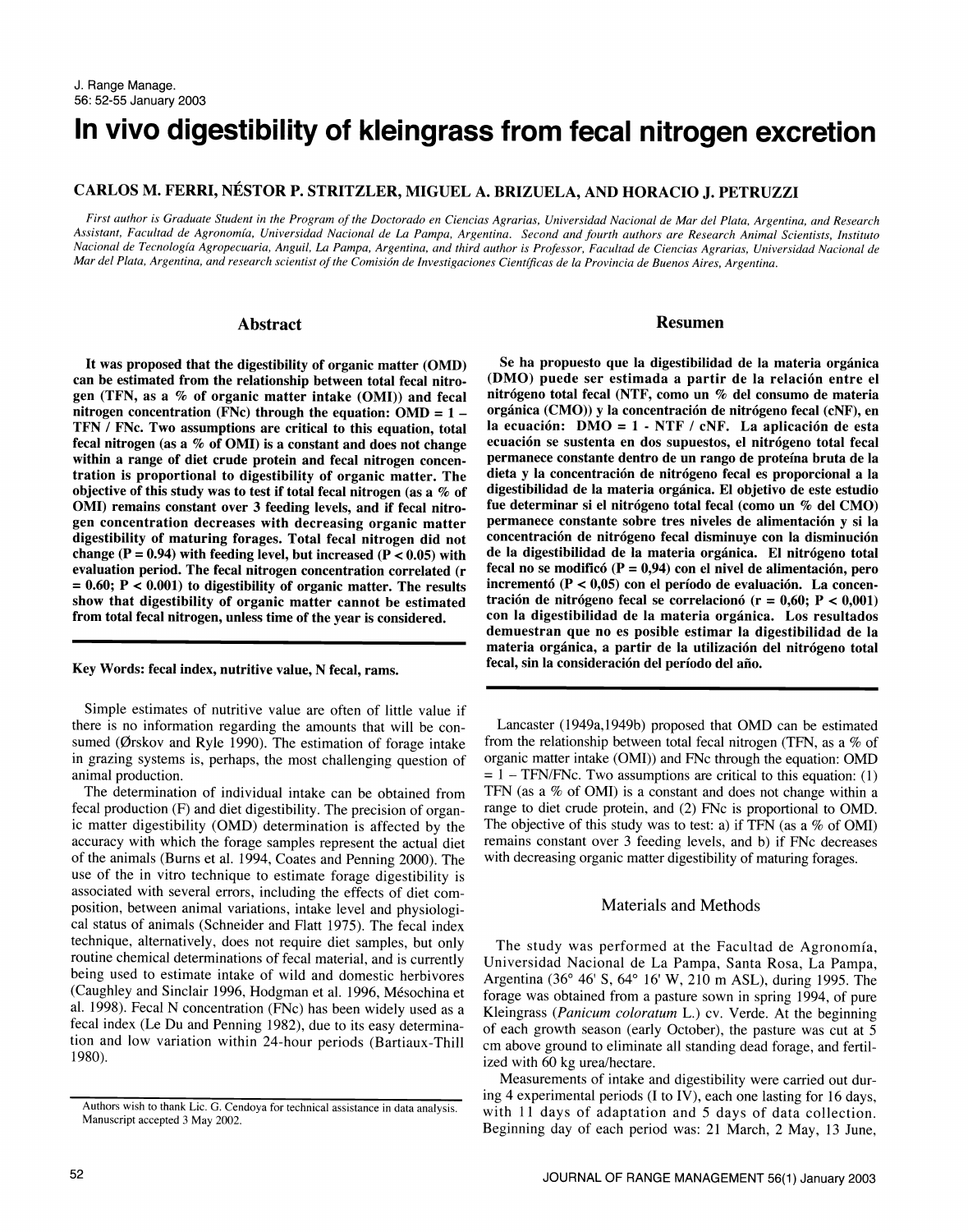and 25 July, 1995. This was done to obtain forage of different nutritive value for each trial.

Seventeen Pampinta rams in each period  $(51.3 \pm 5.1 \text{ kg}, 56.7 \pm 2.9 \text{ kg}, 66.4 \pm 11.7$ kg and 74.0  $\pm$  6.7 kg in period I to IV, respectively) were grouped by weight, and then randomly assigned within weight group, to 3 feeding levels (treatments): 0.5 maintenance level (feeding level  $= L1$ ; 5 rams), 1.0 maintenance level (feeding level =  $L2$ ; 5 rams), and ad libitum, 1.5 the actual intake of 2 days previous to feeding (feeding level =  $L3$ ; 7 rams). Maintenance level was estimated according to the energy requirements (AFRO 1993) of rams, and the in vitro DM digestibility of the forage (Stritzler et al. 1996). All animals were dewormed 15 days before the beginning of the study and housed in individual pens under continu ous light, with free access to water.

The forage, accumulated from the beginning of the growing season, was cut by sickle at 5 cm above ground, before each feeding time (0800 and 1730 hours). Samples of offered forage were obtained before feeding. Refused forage of each experimental animal was removed from the manger every day, and weighed immediately. The animals were fitted with feces steers fed alfalfa hay. The in vitro values bags, secured to harnesses. Total fecal production was measured for each animal by weighting feces twice daily. Samples of forage offered and refused, and feces produced were obtained twice a day, dried at 55° C for 72 hours and ground through a 1-mm screen in a Wiley mill.

Organic matter intake (OMI) was determined by difference between offered and refused OM of food (Burns et al. 1994). In vivo organic matter apparent digestibility (OMD) was estimated by the method of total fecal collection, using the following equation 1:

 $OMD = [1 - F / OMI] \times 100$ (1)

Where:

 $OMD = In$  vivo  $OM$  apparent digestibility,  $F = \text{daily OM feces output, and}$  $OMI = OM$  intake.

#### Chemical analyses and in vitro OM digestibility

Dry matter was determined at 105° C<br>for 48 hours, and ash content was measured gravimetrically by igniting samples in a muffle furnace at 550° C for 12 hours in forage and fecal samples. Aliquots of dried samples were analyzed for total N concentrations by the semi-micro Kjeldahl procedure (2040 Digestion Unit and 1026 Distilling Unit, Tecator, Högänas,

Table 1. Chemical composition and in vivo organic matter digestibility of deferred Kleingrass at 4 periods of evaluation.

|                                      | Period <sup>1</sup> |      |          |      |  |
|--------------------------------------|---------------------|------|----------|------|--|
|                                      |                     |      | Ш        | IV   |  |
|                                      |                     |      | $( \% )$ |      |  |
| Ash                                  | 8.4                 | 8.5  | 7.4      | 7.6  |  |
| Crude protein                        | 9.7                 | 6.8  | 6.6      | 5.9  |  |
| Neutral-detergent fiber              | 65.4                | 69.4 | 71.1     | 70.6 |  |
| Acid-detergent fiber                 | 37.7                | 39.1 | 40.0     | 40.5 |  |
| Acid-detergent lignin                | 5.2                 | 3.7  | 4.9      | 3.6  |  |
| In vivo organic matter digestibility | 56.0                | 54.3 | 48.6     | 51.0 |  |

 $1 = 21$  March to 6 April; II = 2 to 18 May; III = 13 to 29 June; IV = 25 July to 10 August.

Sweden). Forage samples were additionally analyzed for crude protein (CP, N x 6.25), neutral-detergent fiber (NDF), aciddetergent fiber (ADF), and acid-detergent lignin (ADL), as described by Van Soest different levels  $(L1, L2, and L3)$ , as and Robertson (1985). In vitro organic explained above, and error = residual error and Robertson (1985). In vitro organic explained above, and error = residual error matter digestibility (IVOMD) was estimat- (Steel and Torrie 1980). Statistical signifimatter digestibility (IVOMD) was estimated as described by Tilley and Terry (1963) cance was determined using the GLM proand modified by Alexander and McGowan cedure (SAS Institute Inc. 1999). Mean (1966). Samples were incubated at 39° C separations were made using LSD at P = (1966). Samples were incubated at 39° C for 48 hours in a rumen fluid-artificial saliva solution, followed by an additional 48-hour period in 20% hydrochloric acidpepsin solution. Inoculum for the procedure was obtained from rumen cannulated Institute Inc. (1999). Paired t-test comwere adjusted by in vivo standards in each batch. The IVOMD values of consumed forage were estimated for each experimental animal, from the amount of OM and IVOMD of offered and refused forage (Meijs et al. 1982).

The total fecal nitrogen (as a  $%$  of OMI) was estimated from the nitrogen concentration, feces production and OMI.

#### Statistical analysis

The trial was carried out within a ran domized block design, with a factorial arrangement of treatments. To test for differences in total fecal nitrogen as influenced by feeding levels and periods, the following model was used:  $Y = mean +$  $block + period + levels + period x levels +$ 

error, where  $Y =$  total fecal nitrogen (as a  $%$  of OMI); period = Periods I to IV, replications of feeding trial, in which 17 rams, different between periods, were fed at 3 different levels (L1, L2, and L3), as cedure (SAS Institute Inc. 1999). Mean 0.05. Simple correlation coefficients between fecal nitrogen concentration and organic matter intake were determined using PROC CORR procedure of SAS pared in vitro organic matter digestibility and predicted in vivo organic matter digestibility from total fecal nitrogen and fecal nitrogen concentration.

### Results and discussion

The chemical composition and in vitro organic matter digestibility of the forage offered in each evaluation period are shown in Table L All analyses were performed on pooled samples of all days of data collection. The feed quality declined with evaluation period (from I to IV), but the highest differences were found between periods I and II (Table 1).

The interaction between feeding level and evaluation period, for total fecal nitro-

Table 2. Total fecal nitrogen (as a % of OMI) at 3 feeding levels and 4 evaluations periods.

| Feeding            |                 |             |             |                 |       |  |
|--------------------|-----------------|-------------|-------------|-----------------|-------|--|
| Level <sup>2</sup> |                 | П           | Ш           | IV              | Mean  |  |
|                    |                 |             | (% of OMI)  |                 |       |  |
| Ll                 | 0.569           | 0.627       | 0.746       | 0.705           | 0.662 |  |
| L2                 | 0.523           | 0.592       | 0.773       | 0.743           | 0.647 |  |
| L <sub>3</sub>     | 0.523           | 0.605       | 0.757       | 0.707           | 0.653 |  |
| Mean <sup>3</sup>  | $0.537^{\circ}$ | $0.608^{b}$ | $0.758^{a}$ | $0.715^{\rm a}$ |       |  |
| <b>SEM</b>         |                 |             |             | 0.016           |       |  |

 $\frac{1}{1}$ I = 21 March to 6 April; II = 2 to 18 May; III = 13 to 29 June; IV = 25 July to 10 August.

 $L1 = 0.5$  maintenance,  $L2 = 1.0$  = maintenance,  $L3 =$  ad libitum.

 $3$ Means followed by a common superscript are not significantly different at (P > 0.05).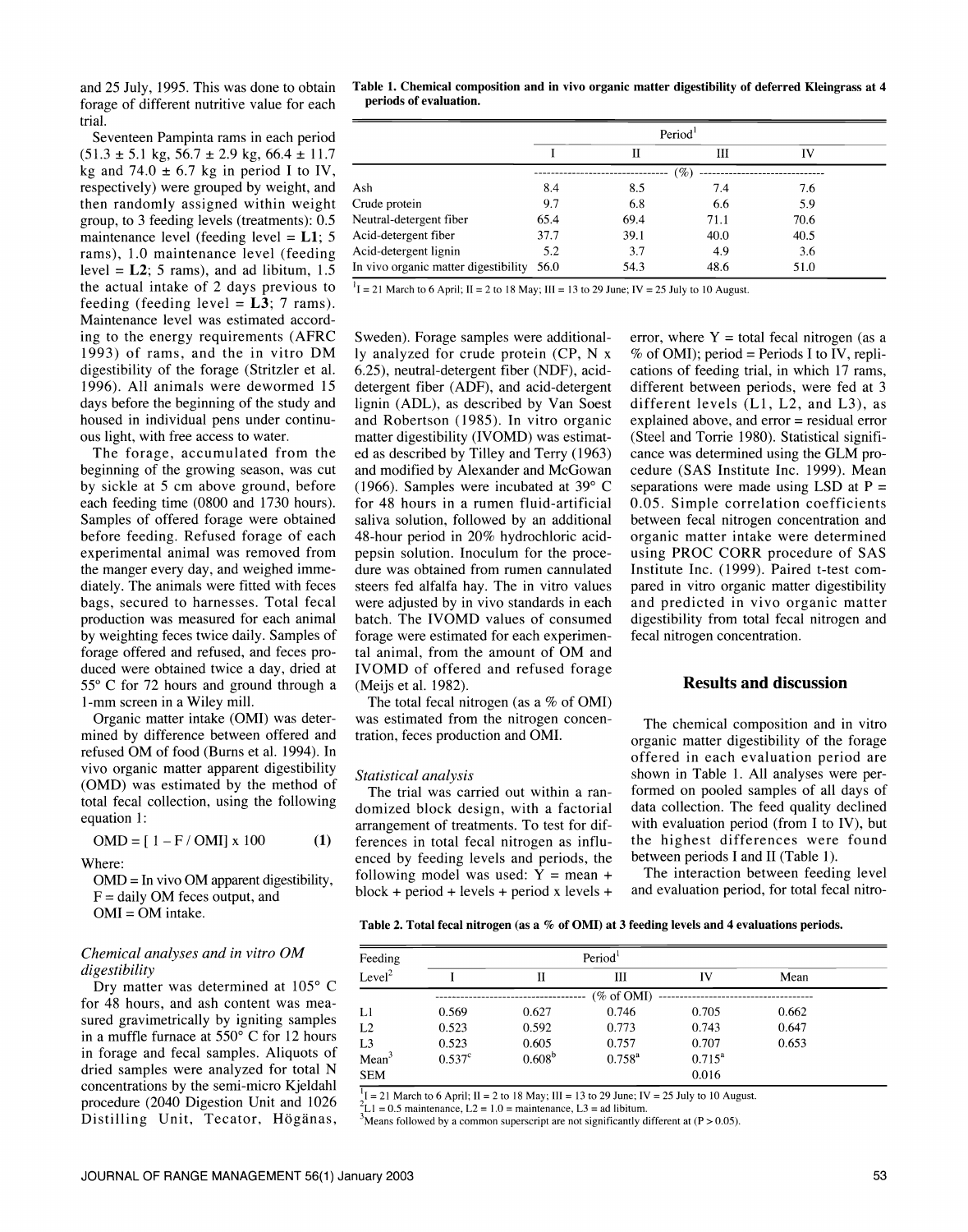

Fig. 1. Relationship between the fecal nitrogen concentration (FNc) and digestibility organic matter. Triangles correspond to 21 March to 6 April, circles 2 to 18 May, squares 13 to 29 The estimations of digestionity by the in-<br>Time and the fecal N index were June, and rhombus 25 July to 10 August period evaluation.

gen, was not significant ( $P = 0.70$ ; Table 2). The total fecal nitrogen did not change  $(P = 0.94)$  with feeding level. This finding is in agreement with the results found by Lancaster (1949a) and Barrow and Lambourne (1962) and confirms Lancaster's first assumption that total fecal nitrogen (as a  $%$  of OMI) is constant and directly proportional to intake.

Insoluble N in feces comes largely from feed (Ørskov 1982), although a small contribution of N bound to indigestible cell wall of rumen bacteria should be also taken into account. The soluble N present in feces is mostly microbial, and includes considerable ammonia produced by cecum-colon bacteria (Van Soest 1994). Although much of the fecal N may originally have been endogenous, before excrenally have been endogenous, before excre-<br>tion it has been converted to microbial N cecum microbes, are exposed to the host through fermentation in the hindgut (Mason 1969). The amount of excreted N depends, partially, on the microbial N yield (Van Soest 1994), on the digestion

site (rumen or cecum-colon) (Ørskov et al. 1972) and the digestion extent (Arman et al. 1975). When forages of similar nutritive value are considered, total fecal nitrogen (as % of OMI) keeps constant with feeding level because microbial N yield is propotional to intake.

The total fecal nitrogen, however, increased ( $P < 0.05$ ) from evaluation periods I to III. It seems likely that this increase is associated to changes in digestion site; according to Thomas (1988), with good-quality forages, 5–15% of cell wall carbohydrates are fermented in the cecum-colon. As forages mature, this proportion increases; Hogan et al. (1969) found that up to  $25\%$  of the total digestion  $-$  TFN / NFc. The usefulness of this techof low quality grasses occurs in the cecum microbes, are exposed to the host animal's enzymes (Mason 1969); therefore the fermentation site might affect the amount of total fecal nitrogen (Qrskov et al. 1972). The increasing proportion of

Table 3. Estimated organic mater digestibility (OMD) of consumed herbage using either in vitro organic matter digestibility or fecal N index in Periods I to IV  $(n = 17)$ .

| Period <sup>1</sup> | In vitro OMD      | Fecal N index <sup>2</sup><br>$OMD = (1 - TFN / FNc) * 100$ |
|---------------------|-------------------|-------------------------------------------------------------|
|                     | (%)               |                                                             |
| I                   | $59.5^{b}$        | $62.5^{\rm a}$                                              |
| $_{\rm II}$         | 54.6 <sup>a</sup> | $56.3^{a}$                                                  |
| Ш                   | $49.3^a$          | 50.3 <sup>a</sup>                                           |
| IV                  | $51.5^a$          | 51.9 <sup>a</sup>                                           |
| Media               | $53.8^{b}$        | $55.3^a$                                                    |

Means in the same row followed by a common superscript are not significantly different at  $(P > 0.05)$ .

<sup>1</sup>I = 21 March to 6 April; II = 2 to 18 May; III = 13 to 29 June; IV = 25 July to 10  $\frac{1}{2}$  August.

 $Z$ TFN, total fecal nitrogen; FNc, fecal nitrogen concentration.

fermented in cecum-colon would affect mostly the soluble N in feces (Qrskov et al. 1972), whilst the insoluble N should not be changed.

feed carbohydrates

The fecal nitrogen concentration was correlated with organic matter<br>digestibility  $(r =$ 0.60;  $P < 0.001$ ; Fig. 1) across all 4 p e r i o d s. Correlations within each period were also obtained; they were all significant ( $P < 0.05$ ) but not high ( $r =$ 0.77, 0.67, 0.50, and 0.66 for period I, II, III and IV, respectively), due to large between experimental animals variations of total fecal nitrogen excretion.

Although fecal nitrogen concentration increased with organic matter digestibility,<br>the correlation across the 4 periods was not high. This would allow us to infer that total fecal nitrogen, as determined in this study, changes with period. In other words, for a given value of fecal nitrogen concentration obtained in different periods, the organic matter digestibility would be different. When analyses were run within each experimental period, the correlations were significant.

The estimations of digestibility by the in not different (P > 0.05; Table 3) in 3 of the 4 periods. The means of both methods across periods were different ( $P < 0.05$ ). However, this difference was only of  $1.5\%$ 

The comparison of indirect techniques to predict in vivo digestibility of consumed forage presents limitations. The main problem of the in vitro technique is the collection of samples representative of the diet consumed by the animal. The fecal N index technique requires a feeding trial to estimate total fecal nitrogen (as % of OMI), using the same forage to be grazed. The nitrogen fecal concentration is then assessed in fecal samples from the grazing animals, and diet digestibility can be predicted from the equation:  $OMD = 1$ nique is restricted to situations where the forage to be grazed can also be cut to run a feeding trial simultaneously. The main advantages of the technique are that the analytical requirements are low and simple, and does not require diet sampling.

#### Literature Cited

- AFRC. 1993. Agricultural and Food Research Council. Energy and protein requirements of ruminants. An advisory manual prepared by the AFRC Technical Committee on responses to nutrients. CAB International, England.
- Alexander, R.H. and M. McGowan. 1966. The routine determination of in vitro digestibility of organic matter in forages. An investigation of the problems associated with continuous large-scale operation. J. Brit. Grassld. Assoc. 21:140-147.
- Arman, P., D. Hopcraft, and I. McDonald. 1975. Nutritional studies on East African herbivores 2: Losses of nitrogen in the fae ces. Brit. J. Nutr. 33:265-275.